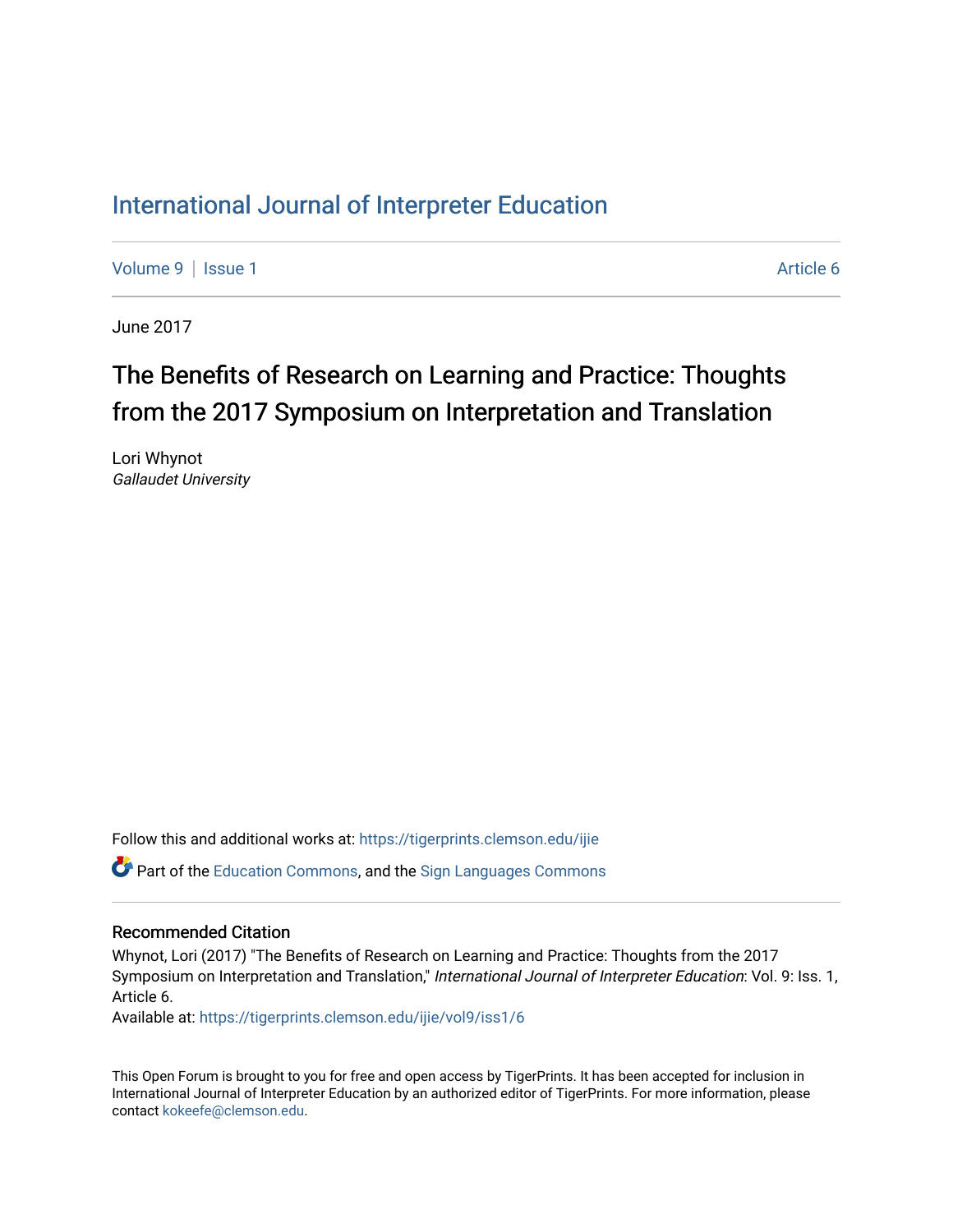# **The Benefits of Research on Learning and Practice: Thoughts from the 2017 Symposium on Interpretation and Translation**

**Lori Whynot <sup>1</sup>**

 $\overline{a}$ 

*Gallaudet University* 

The IJIE editors prompted this reflection on the recent 2017 Symposium on Signed Language Interpretation and Translation Research (March 31–April 2, 2017) at an opportune time: I had just wrapped up my involvement at the 3-day event, where I served on the organizing committee registration team, volunteered alongside my fellow colleagues and students, attended many sessions, and presented again.

The Symposium was the second event of its type hosted by the Department of Interpretation and Translation (DOIT) at Gallaudet University and the Center for the Advancement of Interpreting and Translation Research (CAITR). The first was offered in 2014 on the historic Washington, DC, campus that has championed higher education of Deaf and hard of hearing people for over 150 years. As a first-year faculty in the DOIT, I recently have been pondering ways for students to connect with research in order to understand how it shapes practice, as well as identify avenues for my own research engagement to inform my teaching and my freelance interpreting practice.

Varied disciplines make different connections between inquiry and education, and they value such research linkages differently. Research is typically connected to lecture content and reading, or in practice communities by active learning or inquiry-based learning (Healey, 2005). When compared to spoken language translation practice, sign language interpreting and translation is a relatively young profession, emerging only within the past 50 years (Scott-Gibson, 1991). As Napier (2004) predicted, new relationships among research and teaching, learning and practice are taking shape. This second Symposium exemplified the forward thrust of research activity on the work, as current and next generations of signed language interpreters and translators benefit from research-led practice.

The opening-day keynote by Beppie van den Bogaerde set the tone by describing a case of student engagement in research and inquiry. van den Bogaerde elaborated on the practice of embedded research in sign

<sup>1</sup> *Correspondence to: lori.whynot@gallaudet.edu*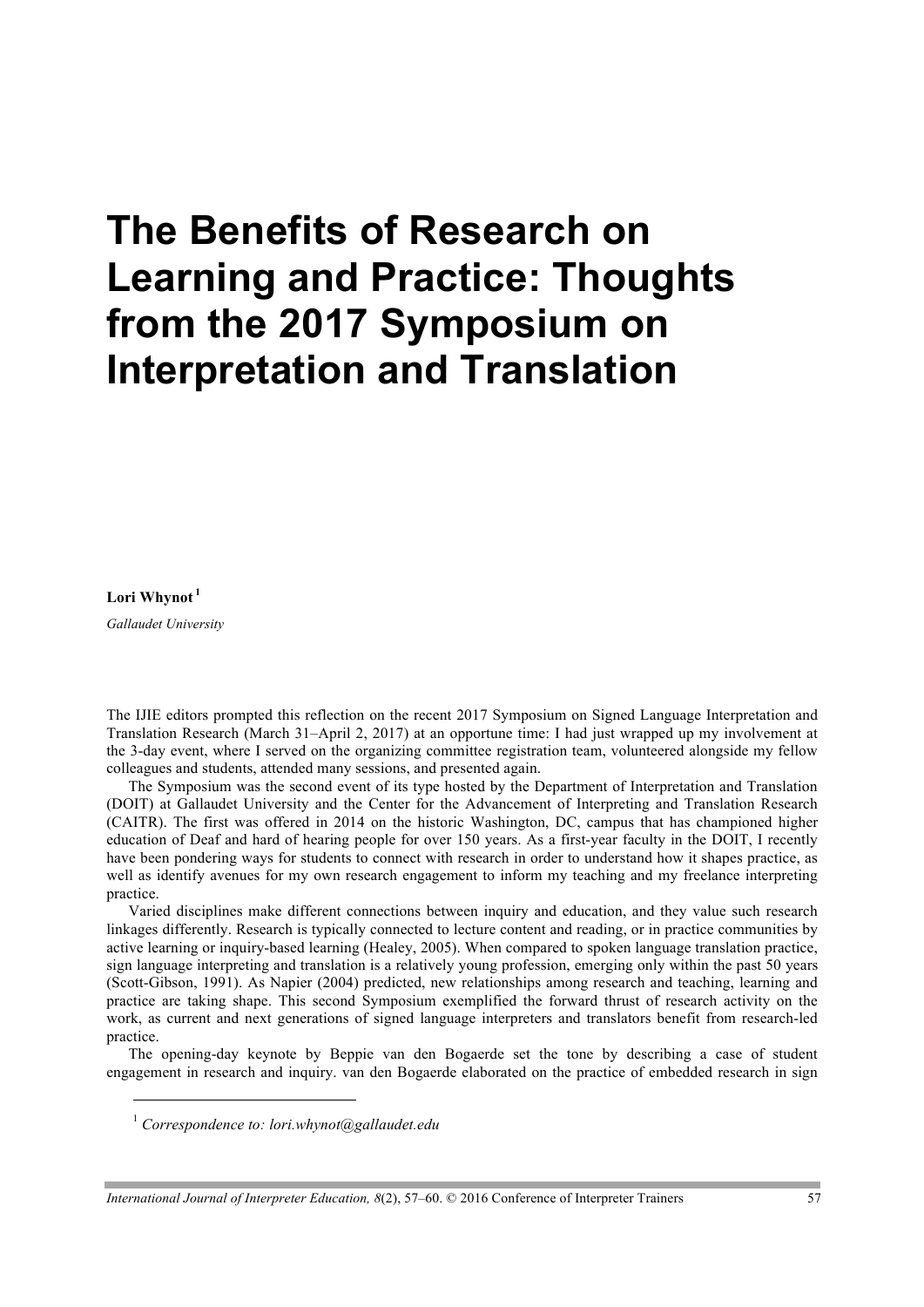#### **The benefits of research on learning and practice**

language interpreting education in the Netherlands, from the introductory vocational level through to bachelor's and master's level training. I observed several of our Gallaudet interpreting and translation students (BA, MA and PhD) actively involved and learning while engaged in different volunteering capacities at the Symposium, which showed that students can become excited by current research when they have different ways of engaging with it, beyond class readings and their own research or inquiry projects. Bachelor's and master's students were part of the conference support team, and doctoral students were engaged as moderators for concurring session tracks. During one of the breaks, I heard how much one of my master's students enjoyed attending presentations and meeting authors of familiar literature or of readings that were required in their studies. The opportunity to attend presentations about theory, methods, discussions, and conclusions also provided students the chance to critically evaluate others' research as well as identify interests and hone their own research thoughts and skills.

Practitioners and educators gained insights from the Symposium's varied innovative research by presenters doing work in the United States and in numerous countries such as Austria, Norway, China, the United Kingdom, Hong Kong, Canada, Ghana, and Australia. It is impossible to mention all of the rich information shared in 36 presentations, 32 posters, and three international keynote speakers. The concurrent sessions limited my attendance at all sessions; however, a few key themes came to light. New research topics and findings emerged that are highly relevant to training and practice for signed language interpreters and translators, as well as for our spoken language interpreter peers.

As was evidenced by several Symposium presentations, the practice of signed language translation takes on unique meaning and forms. Cross-modal challenges emerge when working with written text, spoken text and visual-gestural signed text. Although signed language translation has occurred for many decades, research on the practice is an even younger line of inquiry accompanying the increased need for accessible television broadcasting and website-based video technology. Historically, Deaf people have had a significant yet overlooked role in signed language interpreting and translating (Stone, 2009). The evolving and increasingly visible work of Deaf colleagues (often who are native signed language users), among the majority of second-language signed language users, was a complementary theme at this second Symposium. In fact, "Translation" was a new addition to the Symposium title, absent from the 2014 Symposium event title. This change aligned with the host department's recent name change to Gallaudet's Department of Interpretation and Translation (DOIT).

The topic of translation between written language and fixed, recorded signed language or television–based sign language texts recurred in several presentations. Svenja Wurm, a British Signed Language–English researcher from Heriot-Watt University, Scotland, described the challenges presented by the potentials and limits of different kinds of texts (written versus signed modalities). Wurm's presentation connected well with the work of my own Australian research team (Hodge, Goswell, Whynot, Linder, & Clark, 2015), which I presented, about best practice production guidelines for effective website (video) sign language translations–which were derived from Deaf community members and practicing translators focus groups.

Another overarching theme pertained to Deaf community perspectives, involvement, and representation. The lived experience that Deaf translators and interpreters bring to the profession is a valued one that several presentations and posters brought to light. Laurie Reinhardt described trust building between Deaf–hearing interpreter teams, and Eileen Forestal showed that Deaf interpreters' cultural brokering skill is a tool for effective team interpreting. Anne Leahy reported on historical cases of Deaf interpreters and Deaf expert witnesses in US and UK courts in the nineteenth century. In keeping with the legal theme, Napier, Hale, and colleagues' presentation reported on improved levels of participation in juror deliberations that a Deaf juror gains via interpreting services. Naomi Sheneman offered insights into ethical decision making and training needs of Deaf interpreters in light of the unique collective cultural challenges that they may face as community insiders.

The value of community and consumer engagement was evidenced in several presentations and it aligned well with the 2-day Deaf Translators Summit event that preceded the Symposium. For this event, Deaf interpreters from numerous countries had been invited to share research and discuss amongst themselves the practices and nomenclature of 'translation' and 'interpretation' work done by Deaf people. Both events benefited from the expertise of Robert Adam from University College, London, who during keynote speeches brought his insights as a practitioner, researcher and educator to attendees at the two events. My on-site dialogues with Deaf colleagues indicated that many more discussions will likely emerge regarding how the work of Deaf practitioners and hearing practitioners can be mutually supportive, and that inquiry into practice will no doubt shape the next decade or more of the unique work of signed language interpreters and translators.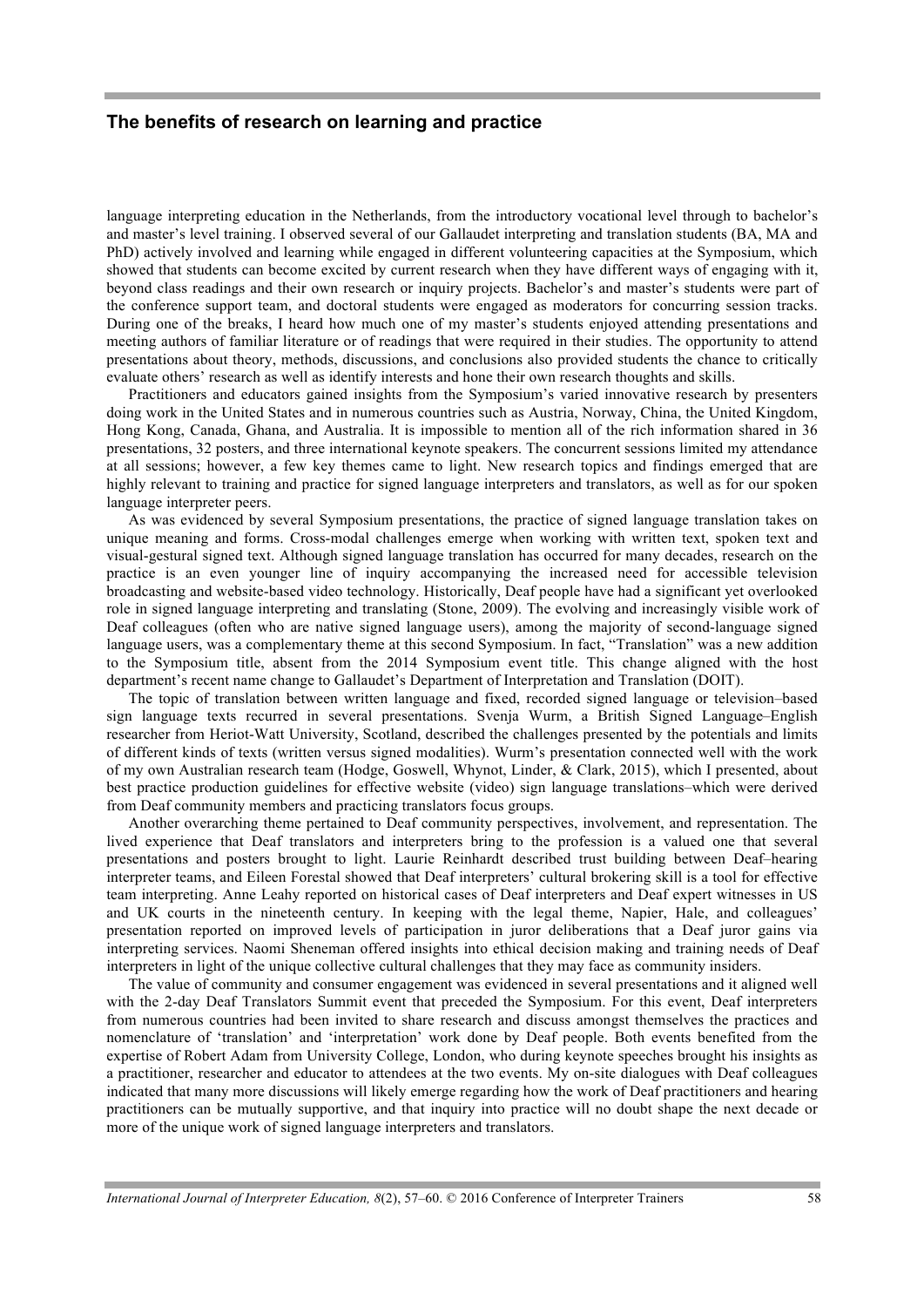#### **The benefits of research on learning and practice**

The second day's morning keynote was given by Xiaoyan Xiao, a Chinese researcher, practitioner, and educator from Xiamen University. Xiao presented about highly visible, high-impact broadcast news interpreting and shared her research team's findings of low comprehension rates of television signed news by Deaf viewers. The conclusions showed a need for training and research to improve practice in China (and, by implication, perhaps in other countries as well).

The theme of training and education emerged in several presentations and posters. Tobias Haug, Lorraine Leeson and Christine Monikowski surveyed linguistics course content used and available in European training programs, while Jihong Wang explored effective conference interpreting strategies employed by signed–to– spoken language interpreters in Australia. Technology was another theme, with research on interpreter-initiated communication in video relay service (VRS) interpreting, and another poster about engaging students in asynchronous online interpreter training courses.

Research was also shared about the linguistic features of interpreted interaction and social justice education in interpreter training. Many of the new research presented aligns with increased global mobility, as well as with the social and technological changes that interpreters and Deaf communities are facing. Multiculturalism and multilingual trends in signed language interpreting were also seen in presentations such as Cat Fung's report on her research team's development of training materials for multilingual interpreters in Hong Kong.

The final endnote presentation, by Robert Adam, emphasized the gap in research on the work of Deaf people who work as translators and interpreters. This area is emerging and despite new 'qualifications' and recognition, there are still large inequities in training opportunities, as well as gaps in exploration and learning about best practice in this specialized area. Many points in Adam's presentation resonated with me, as I have recently been involved in Australia's process of recognizing the work of interpreters who are Deaf. In British Sign Language, Adam shared his wealth of knowledge and experience, and his provocative thoughts; for example, he questioned why Deaf interpreters are not simply just called 'interpreters' like everyone else. During the presentation I appreciated the complex effort and skill of the Deaf–hearing interpreter teams working between two different signed languages (as an alternative to reliance on International Sign–a limited, contact sign language). It was an exemplar for professional practice in internationally attended conferences pertaining to signed language interpreting research, aligning with spoken language interpreting and translation standards at international conferences.

Credit is due to the Symposium organizing committee and scientific committee members. Particular kudos are owed to the convenor, Brenda Nicodemus, director of Gallaudet University's Center for the Advancement of Interpreting and Translation Research, for a brilliant take-home research resource. Registrants departed with not only the souvenir conference program, but also a compiled reference list of literature cited by all Symposium presentation and poster abstracts. Having a rich list on hand of sign language interpretation and translation research resources will remind me of the exciting research shared by colleagues at the second Symposium, and will enable me to revisit and implement current research inquiry into my teaching, learning, and practice.

#### **References**

- Healey, M. (2005). Linking research and teaching: Exploring disciplinary spaces and the role of inquiry-based learning. In Barnett, R. (Ed.), *Reshaping the university: New relationships between research, scholarship, and teaching* (pp. 67–78)*.* New York, NY: McGraw Hill.
- Hodge, G., Goswell, D., Whynot, L., Linder, S., & Clark, C. (2015). *What standards? The need for evidencebased Auslan translation standards and production guidelines.* Australian Communications Consumer Action Network, Sydney.
- Napier, J. (2004). Sign language interpreter training, testing, and accreditation: An international comparison. *American Annals of the Deaf, 149*(4), 350–359. doi:10.1353/aad.2005.0007